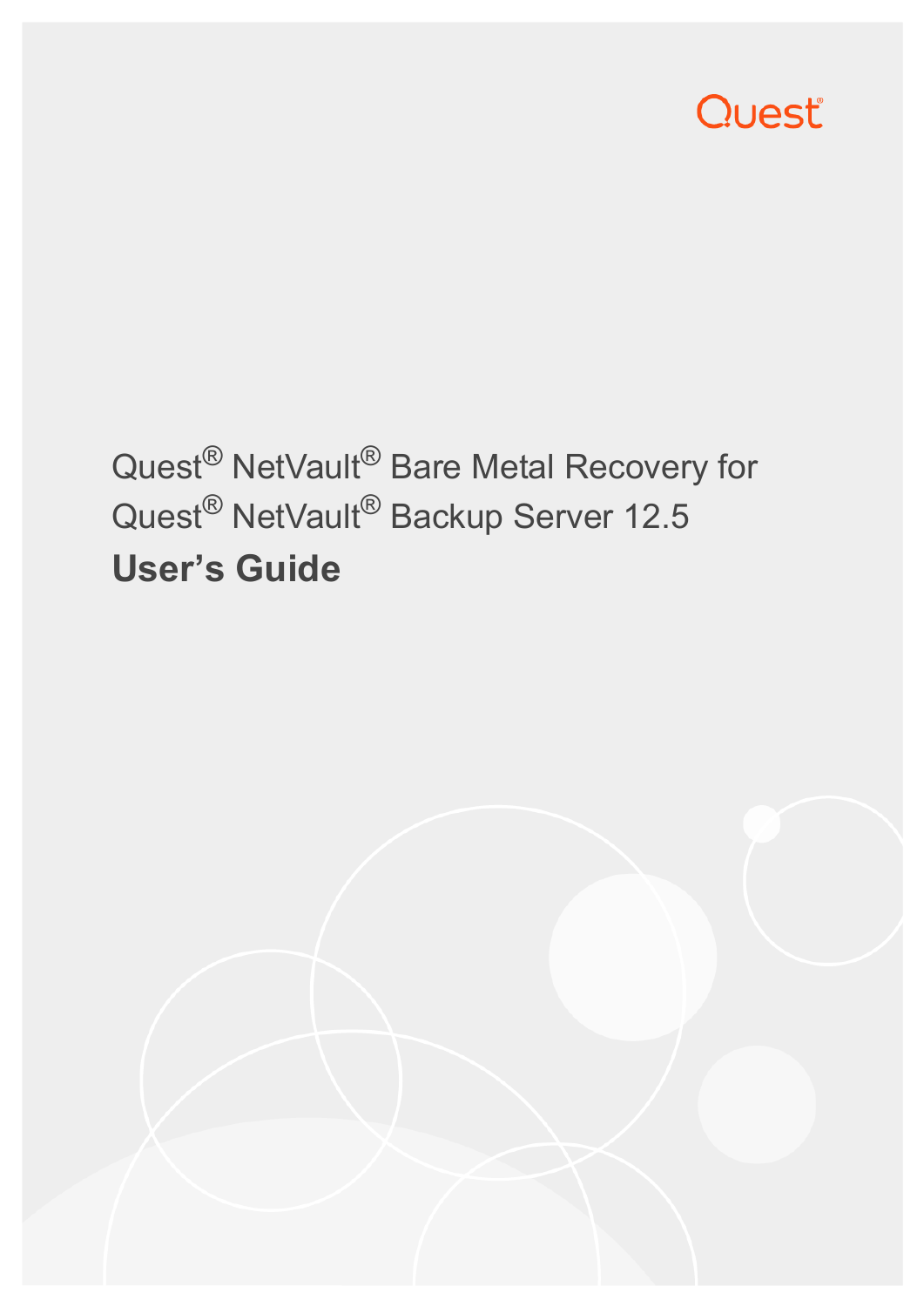### **© 2022 Quest Software Inc.**

### **ALL RIGHTS RESERVED.**

This guide contains proprietary information protected by copyright. The software described in this guide is furnished under a software license or nondisclosure agreement. This software may be used or copied only in accordance with the terms of the applicable agreement. No part of this guide may be reproduced or transmitted in any form or by any means, electronic or mechanical, including photocopying and recording for any purpose other than the purchaser's personal use without the written permission of Quest Software Inc.

The information in this document is provided in connection with Quest Software products. No license, express or implied, by estoppel or otherwise, to any intellectual property right is granted by this document or in connection with the sale of Quest Software products. EXCEPT AS SET FORTH IN THE TERMS AND CONDITIONS AS SPECIFIED IN THE LICENSE AGREEMENT FOR THIS PRODUCT, QUEST SOFTWARE ASSUMES NO LIABILITY WHATSOEVER AND DISCLAIMS ANY EXPRESS, IMPLIED OR STATUTORY WARRANTY RELATING TO ITS PRODUCTS INCLUDING, BUT NOT LIMITED TO, THE IMPLIED WARRANTY OF MERCHANTABILITY, FITNESS FOR A PARTICULAR PURPOSE, OR NON-INFRINGEMENT. IN NO EVENT SHALL QUEST SOFTWARE BE LIABLE FOR ANY DIRECT, INDIRECT, CONSEQUENTIAL, PUNITIVE, SPECIAL OR INCIDENTAL DAMAGES (INCLUDING, WITHOUT LIMITATION, DAMAGES FOR LOSS OF PROFITS, BUSINESS INTERRUPTION OR LOSS OF INFORMATION) ARISING OUT OF THE USE OR INABILITY TO USE THIS DOCUMENT, EVEN IF QUEST SOFTWARE HAS BEEN ADVISED OF THE POSSIBILITY OF SUCH DAMAGES. Quest Software makes no representations or warranties with respect to the accuracy or completeness of the contents of this document and reserves the right to make changes to specifications and product descriptions at any time without notice. Quest Software does not make any commitment to update the information contained in this document.

If you have any questions regarding your potential use of this material, contact:

Quest Software Inc. Attn: LEGAL Dept. 4 Polaris Way Aliso Viejo, CA 92656

Refer to our website [\(https://www.quest.com](https://www.quest.com)) for regional and international office information.

### **Patents**

Quest Software is proud of our advanced technology. Patents and pending patents may apply to this product. For the most current information about applicable patents for this product, please visit our website at [https://www.quest.com/legal.](https://www.quest.com/legal)

### **Trademarks**

Quest Software, Quest, the Quest logo, QoreStor, and NetVault are trademarks and registered trademarks of Quest Software Inc. For a complete list of Quest marks, visit [https://www.quest.com/legal/trademark-information.aspx.](https://www.quest.com/legal/trademark-information.aspx) All other trademarks and registered trademarks are property of their respective owners.

### **Legend**

- **WARNING: A WARNING icon indicates a potential for property damage, personal injury, or death.**
- **CAUTION: A CAUTION icon indicates potential damage to hardware or loss of data if instructions are not followed.** Ţ
- **IMPORTANT NOTE**, **NOTE**, **TIP**, **MOBILE**, or **VIDEO:** An information icon indicates supporting information.f

NetVault Bare Metal Recovery for NetVault Backup Server User's Guide Updated - March 2022 Software Version - 12.5 VOG-103-12.5-EN-01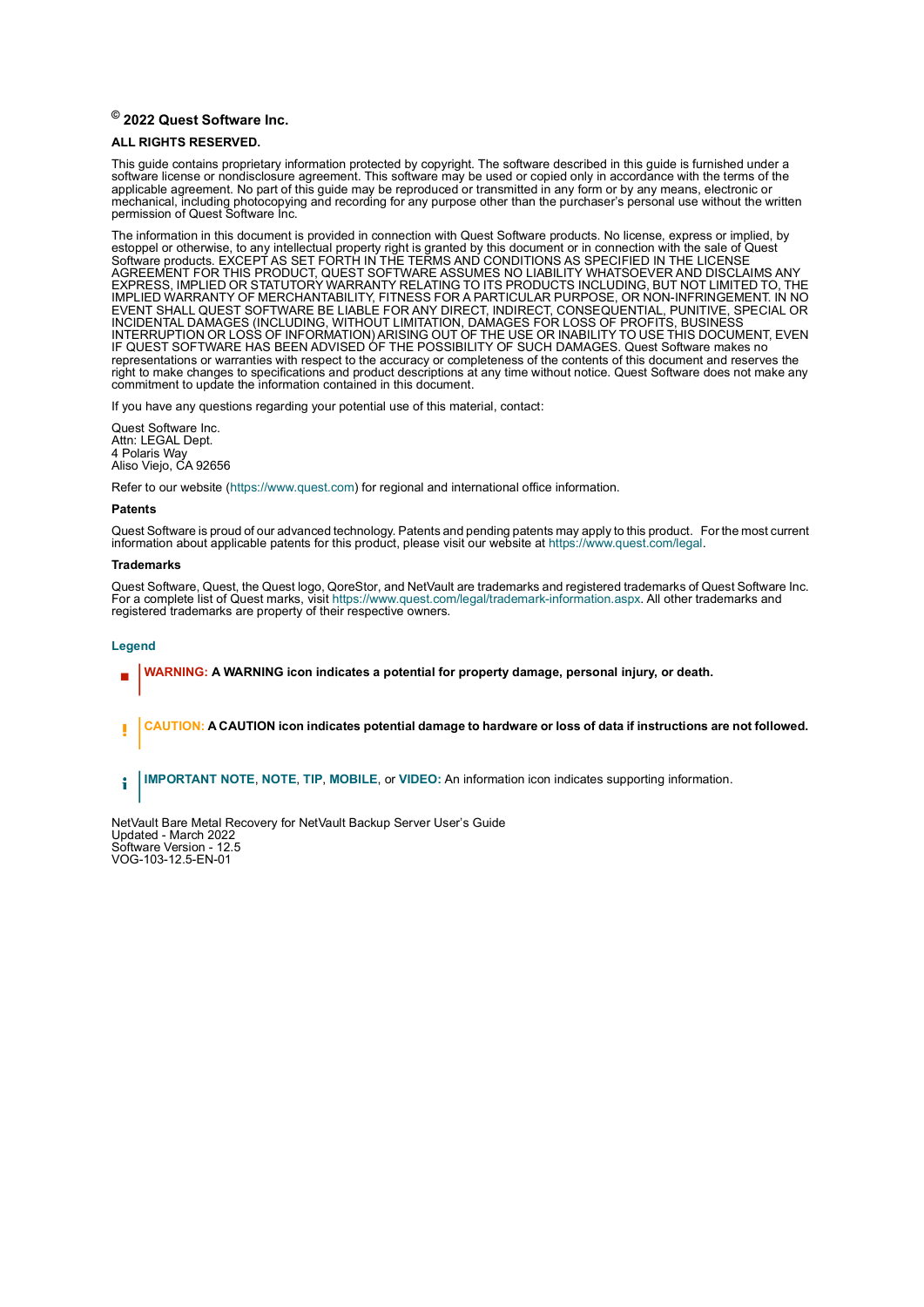## **Contents**

| Introducing NetVault Bare Metal Recovery for NetVault Backup Server  4      |  |
|-----------------------------------------------------------------------------|--|
| About NetVault Bare Metal Recovery for NetVault Backup Server 4             |  |
|                                                                             |  |
|                                                                             |  |
|                                                                             |  |
|                                                                             |  |
|                                                                             |  |
|                                                                             |  |
|                                                                             |  |
| Booting into NetVault Bare Metal Recovery for NetVault Backup Server        |  |
|                                                                             |  |
|                                                                             |  |
|                                                                             |  |
|                                                                             |  |
|                                                                             |  |
|                                                                             |  |
|                                                                             |  |
|                                                                             |  |
|                                                                             |  |
|                                                                             |  |
|                                                                             |  |
| Performing a restore in which Disk Numbers are different from the backup 13 |  |
| Booting into NetVault Bare Metal Recovery for NetVault Backup Server  14    |  |
|                                                                             |  |
|                                                                             |  |
|                                                                             |  |
|                                                                             |  |
|                                                                             |  |
|                                                                             |  |
|                                                                             |  |
|                                                                             |  |
|                                                                             |  |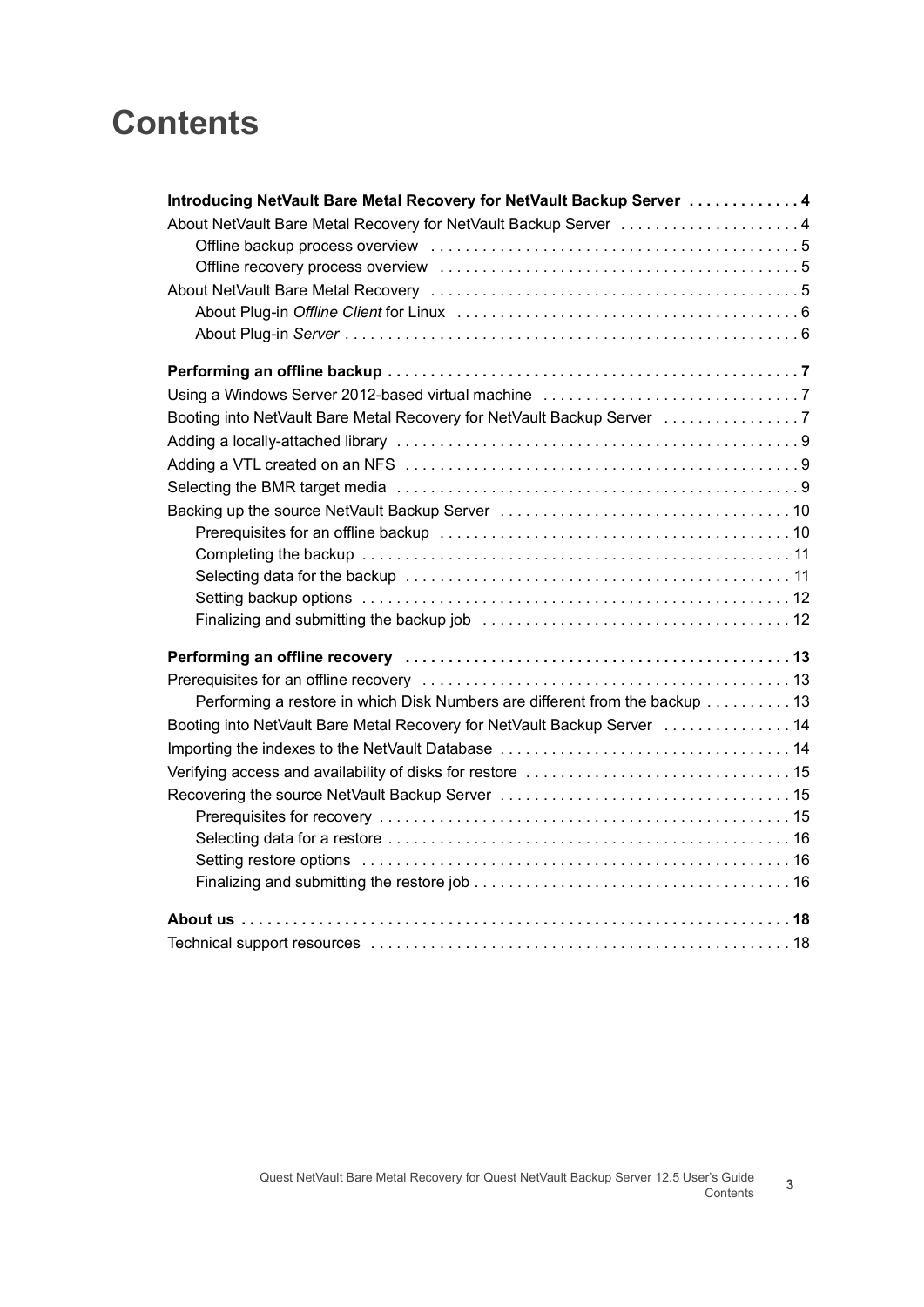# <span id="page-3-0"></span>**Introducing NetVault Bare Metal Recovery for NetVault Backup Server**

- **•** [About NetVault Bare Metal Recovery for NetVault Backup Server](#page-3-1)
- **•** [About NetVault Bare Metal Recovery](#page-4-2)

# <span id="page-3-1"></span>**About NetVault Bare Metal Recovery for NetVault Backup Server**

Quest<sup>®</sup> NetVault<sup>®</sup> Bare Metal Recovery for Quest<sup>®</sup> NetVault<sup>®</sup> Backup Server is a specially packaged version of NetVault Bare Metal Recovery that provides offline bare metal protection for NetVault Backup Servers running on x86/x86-64-based operating systems that use locally-attached tape-based devices. The bare metal recovery (BMR) image of the NetVault Backup Server is taken by a CD that is preloaded with a NetVault Backup Server, the Plug-in *Server*, and the **drdaemon** process. The BMR image can then be transferred to a direct-attached tapebased library or standalone tape drive for recovery in case disaster recovery is needed for the NetVault Backup Server.

NetVault Bare Metal Recovery for NetVault Backup Server:

- **•** Provides a backup of the server; it does not provide access to network-related functionality such as support for the Manage Clients page and its features.
- **•** Supports the use of a virtual tape library (VTL) that was created on a Network File System (NFS). For information about creating a Linux-based NFS mount, see your Linux documentation. For information about creating the VTL, see the *Quest NetVault Backup Administrator's Guide*.
- **•** Uses version 7 of Red Hat Enterprise Linux (RHEL), CentOS, and Quest GigaOS.
- **•** Does *not* support shared VTLs (SVTLs) or NetVault SmartDisk.
- **IMPORTANT:** The preloaded NetVault Backup Server uses NetVault Backup 11.4.5; however, this preloaded f version of the NetVault Backup Server can protect and recover NetVault Backup Servers and Heterogeneous Clients using NetVault Backup v8.2.2 and later.

**4**

**1**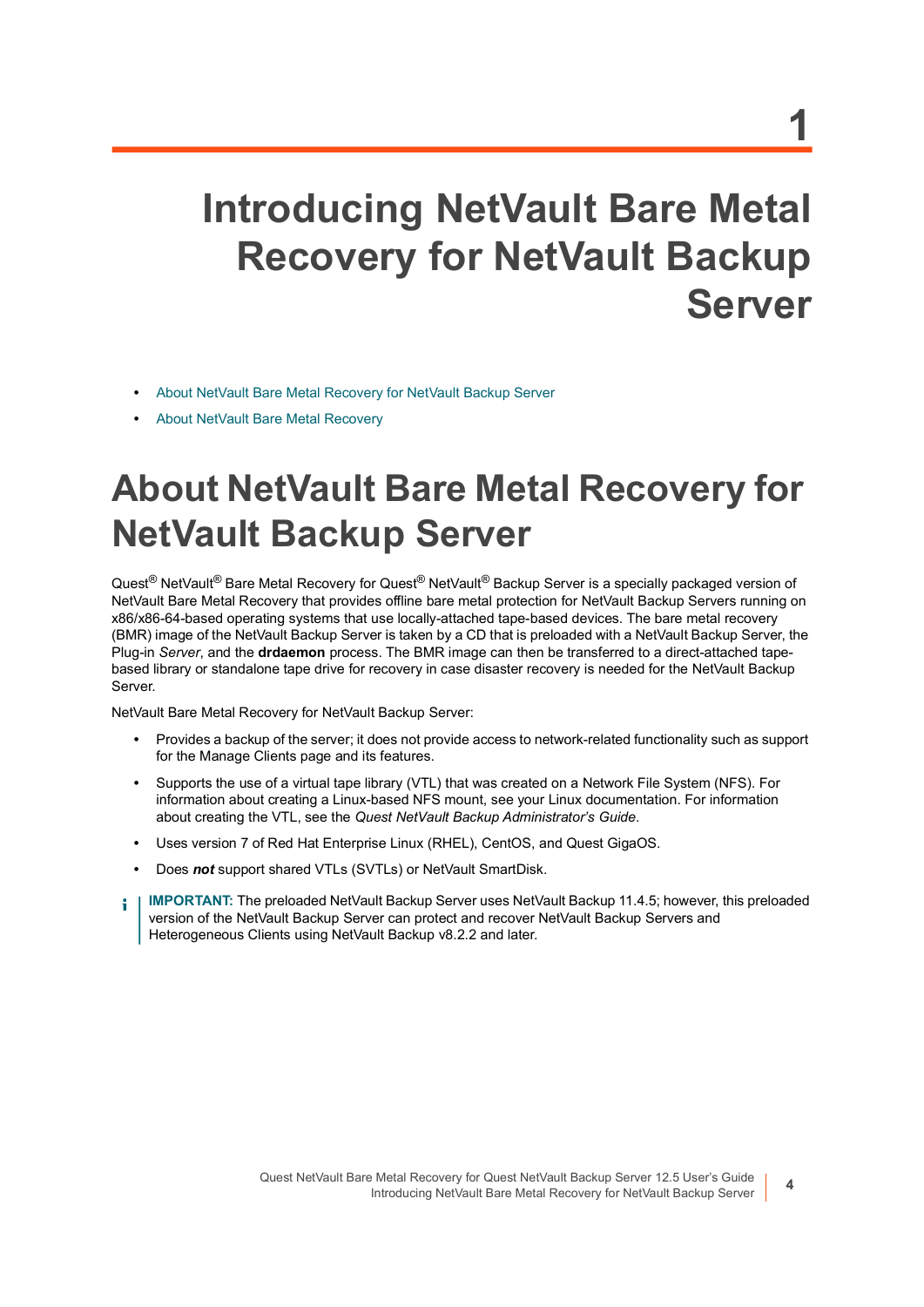### <span id="page-4-0"></span>**Offline backup process overview**

Offline backup of a NetVault Backup Server for bare metal recovery is achieved by performing the following:

- **•** Using the NetVault Bare Metal Recovery for NetVault Backup Server CD to boot the machine.
- **•** Verifying that the NetVault Backup web-based user interface (WebUI) and drdaemon process are started separately.
- **•** From the NetVault Backup WebUI, detecting and adding a locally-attached device.
- **•** Selecting the dedicated media for backup.
- **•** Creating and submitting the backup job.

For more information, see [Performing an offline backup.](#page-6-3)

### <span id="page-4-1"></span>**Offline recovery process overview**

Offline bare metal recovery of a NetVault Backup Server is achieved by performing the following steps:

- **•** Using the NetVault Bare Metal Recovery for NetVault Backup Server CD to boot the target machine.
- **•** Verifying that the NetVault Backup WebUI and drdaemon process are started separately.
- **•** Detecting and adding a locally-attached tape library or standalone tape drive.
- **•** Scanning and importing the DR target media that contains the backup index to rebuild the NetVault Database.
- **•** Verifying that the targeted disk is available.
- **•** Creating and submitting the restore job.

For more information, see [Performing an offline recovery](#page-12-3).

# <span id="page-4-2"></span>**About NetVault Bare Metal Recovery**

NetVault Bare Metal Recovery is an integrated bare metal recovery solution capable of recovering an entire system including the operating system (OS), applications, system settings, partition information, and data for any supported NetVault Backup Client. NetVault Bare Metal Recovery provides bare metal recovery with either offline (cold) backups or online (hot) backups.

NetVault Bare Metal Recovery integrates with NetVault Backup. NetVault Bare Metal Recovery includes two key components, or plug-ins, each of which provides its own form of disaster recovery backup, and a third component that serves as a basic OS that is used to prepare a target Disaster Recovery (DR) Client for backup and restore.

NetVault Bare Metal Recovery includes the following technical components:

- **• Plug-in** *Server*
- **• Plug-in** *Offline Client* **for x86/x86-64 Clients**

The following topics briefly describe these components.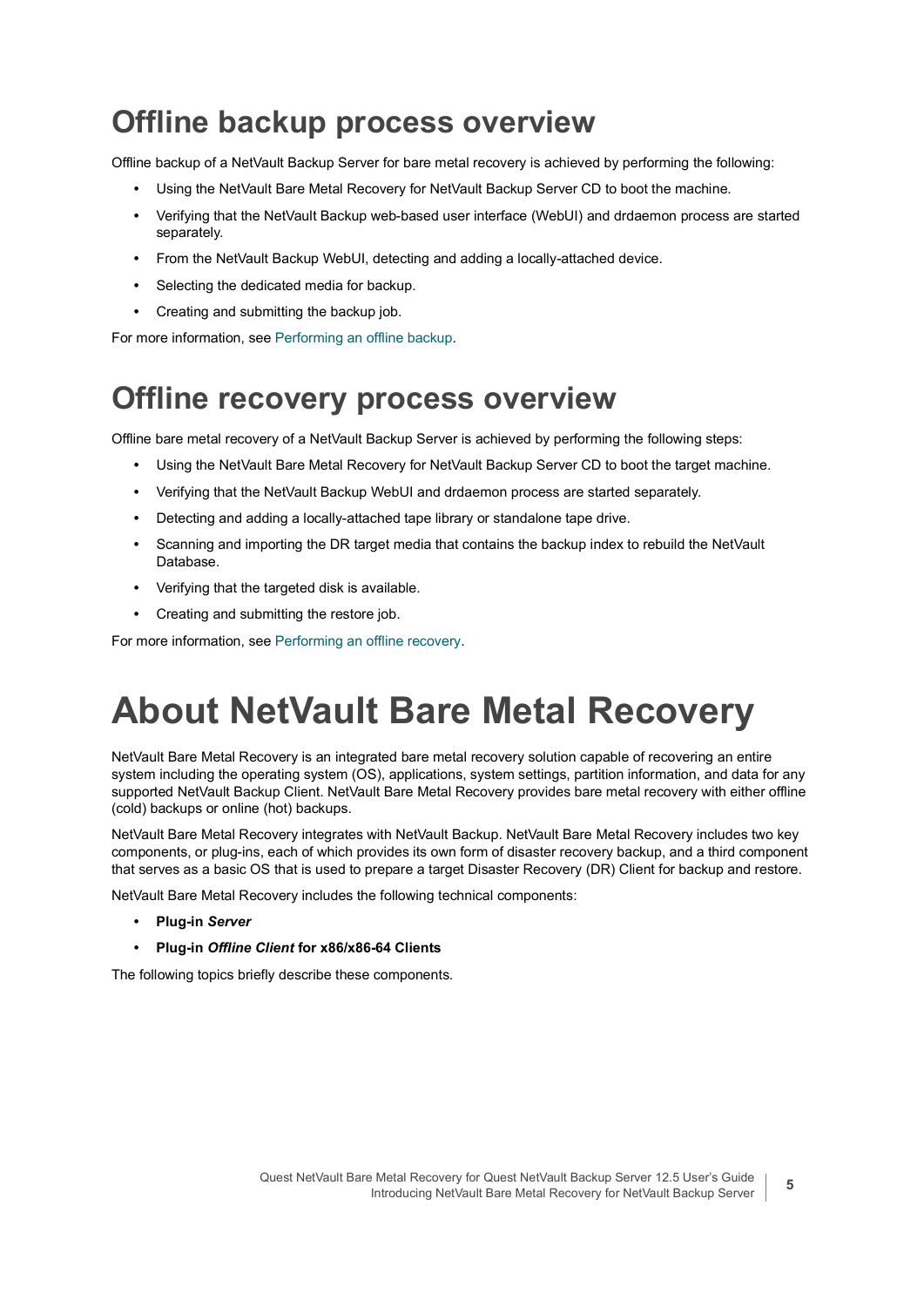### <span id="page-5-0"></span>**About Plug-in** *Offline Client* **for Linux**

The **Plug-in** *Offline Client* **for Linux** implements a **block-by-block** backup and restore technique to recover a system fully. This block-by-block operation takes the system offline and makes it unavailable. This process is done to either:

- **• Backup**: An *Offline Backup* backs up all aspects of a system—OS, applications, system settings, and so on. This process is ideal for new systems that have been configured for use.
- **• Restore**: An *Offline Restore* recovers a machine—even if it has no functional OS—to a previously configured state.

The Plug-in *Offline Client* includes a component known as **VaultOS**. The VaultOS is a minimal OS that is used to boot a target disaster recovery client system to prepare it for either backup or restore. This minimal OS starts the target client, loads all applicable device drivers, and leaves its hard drive in a state suitable for either backup or restore.

### <span id="page-5-1"></span>**About Plug-in** *Server*

The **Plug-in** *Server* resides on the NetVault Backup Server and enables backup and recovery of a target client's data by using the **Plug-in** *Offline Client*.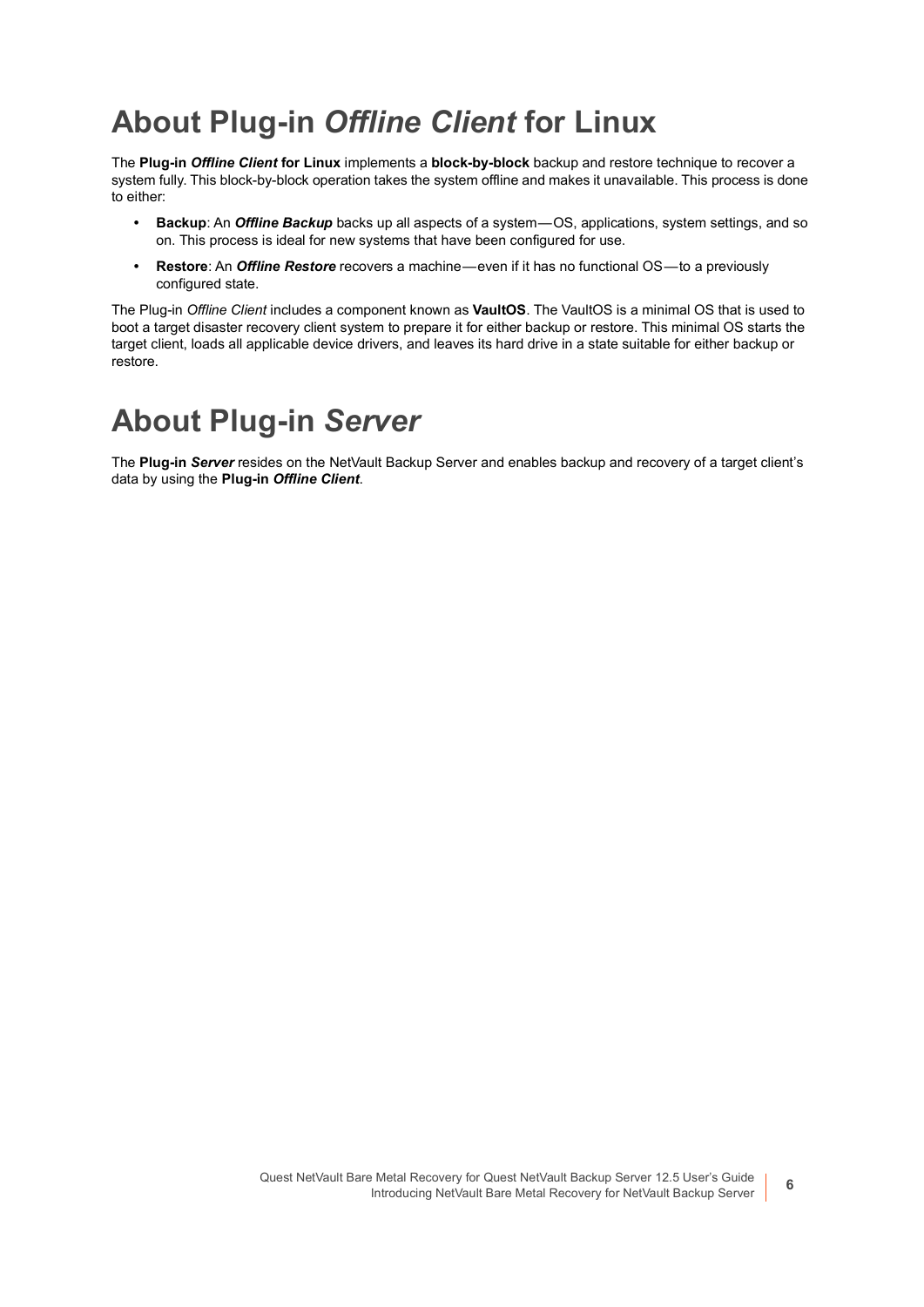# <span id="page-6-3"></span>**Performing an offline backup**

- <span id="page-6-0"></span>**•** [Booting into NetVault Bare Metal Recovery for NetVault Backup Server](#page-6-2)
- **•** [Adding a locally-attached library](#page-8-0)
- **•** [Adding a VTL created on an NFS](#page-8-1)
- **•** [Selecting the BMR target media](#page-8-2)
- **•** [Backing up the source NetVault Backup Server](#page-9-0)

# <span id="page-6-5"></span><span id="page-6-1"></span>**Using a Windows Server 2012-based virtual machine**

If your VMware virtual machine (VM) is based on Windows Server 2012 or 2012 R2, update the VMware configuration file to use the E1000 adapter.

1 Locate and open the VMware configuration file.

This file is located in the directory where you created the virtual machine. For example, C:\Documents and Settings\My Documents\My Virtual Machines\*<machine>*\\*.vmx.

- 2 Locate the E100OE entry, and change it to E1000.
- 3 Save and close the .vmx file.

# <span id="page-6-6"></span><span id="page-6-2"></span>**Booting into NetVault Bare Metal Recovery for NetVault Backup Server**

Before you perform an offline backup of the NetVault Backup Server, create a NetVault Bare Metal Recovery for NetVault Backup Server CD and boot from it.

- <span id="page-6-4"></span>1 Burn the **".iso"** file for the NetVault Bare Metal Recovery for NetVault Backup Server onto a blank CD.
- 2 Use the CD created in [Step 1](#page-6-4) to boot the server; if connected through a USB port, the port must use the 3.0 protocol or earlier.
	- **IMPORTANT:** Unless there is a Dynamic Host Configuration Protocol (DHCP) Server in your f. environment, drdaemon requires a static IP address to communicate with the NetVault Backup Server. If there is no DHCP Server, set the IP address manually.

If you are running multiple NetVault Bare Metal Recovery instances for NetVault Backup Server simultaneously, stopping the NetVault Service on one instance can cause the service of the other instances to stop if the host names are identical. To avoid this conflict, press the **Tab** key at the VaultOS client boot prompt to interrupt the boot routine, and enter a unique host name for each instance by using the kernel argument, for example, "hostname=samplehost1."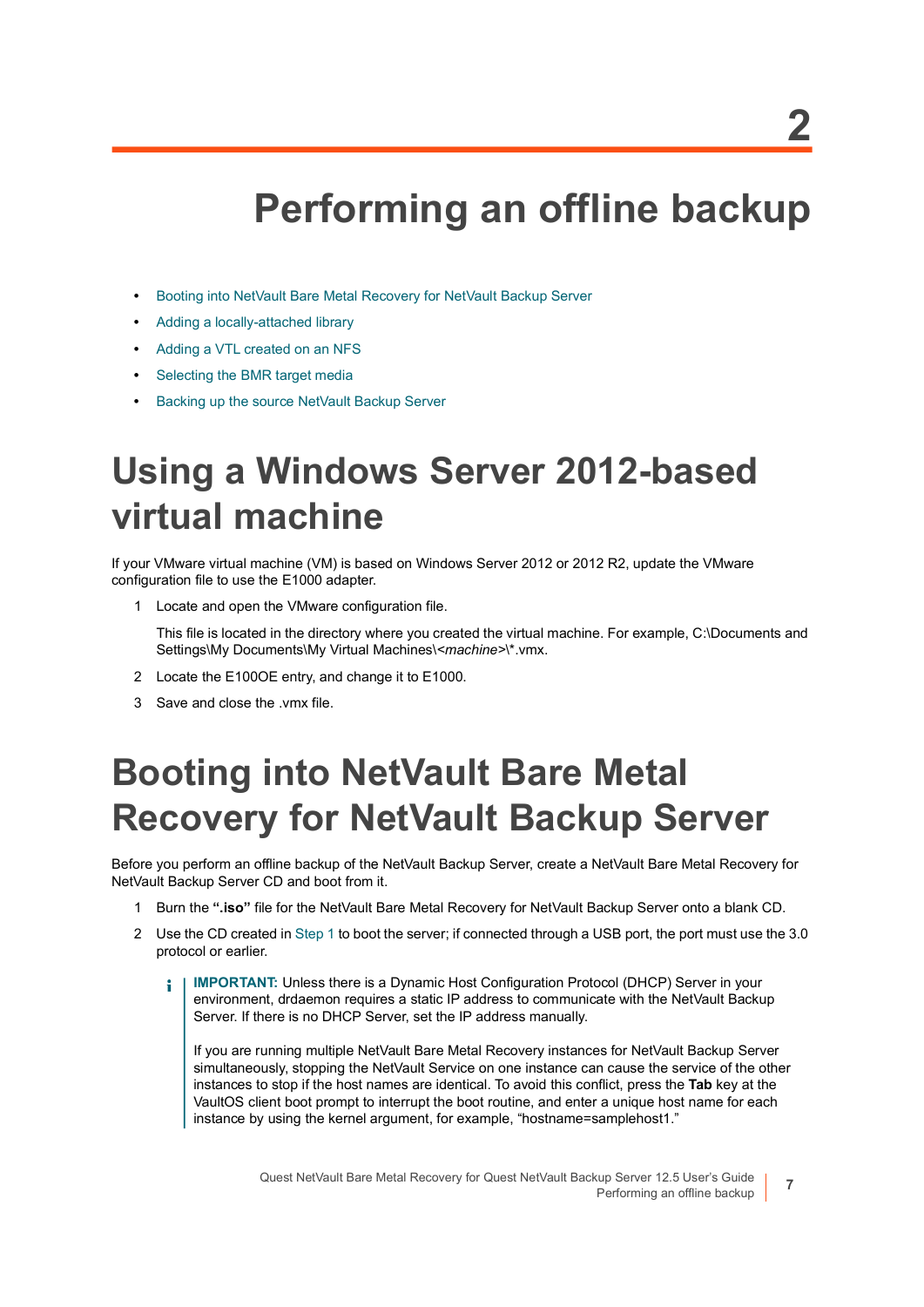A series of dialog boxes appear as various applications are loaded to system memory. The initial load sequence may take several minutes, during which time the screen may appear blank.

By default, the system uses DHCP for the Internet Protocol version 4 (IPv4) and IPv6 settings. If you want to change the network settings, complete the following steps:

- a Double-click the **NetCFG** icon on the desktop.
- b When the **Network Connections** dialog box is displayed, select the connection that you want to change, and click **Edit**.

**IMPORTANT:** You can only use one active network interface during the backup and restore ÷ operation.

- c Click the **IPv4 Settings** tab, select **Manual** from the **Method** list, click **Add**, and enter the IP, netmask, and gateway addresses in the applicable fields. Leave the **DNS servers** field blank.
- d Click the **IPv6 Settings** tab, select **Manual** from the **Method** list, click **Add**, and enter the IP, prefix, and gateway addresses in the applicable fields. Leave the **DNS servers** field blank.
- e When you are finished, click **Save** to return to the **Network Connections** dialog box, and then click **Close**.
- 3 If you want to enable multipath support, perform the following steps:
	- a In the **NetVault Bare Metal Recovery Daemon** process terminal (command prompt), press **<Ctrl+C>** to stop the process.
	- b To open a new **NetVault Bare Metal Recovery Daemon** process terminal, double-click the **Terminal** icon on the desktop.
	- c At the command prompt, enter the following commands:

cd /vaultos\_file ./drdaemon -o mpath

**NOTE:** You can enter the **-o mpath** and **-p** *port\_number* options together.

The NetVault Bare Metal Recovery for NetVault Backup Server desktop includes the following icons. You can click these icons at any time to access various components.

**Table 1. Icons**



The next step is to detect and add the locally-attached tape library or standalone tape device through NetVault Backup. The following topics describe adding a library manually or using a VTL. For a detailed description, see the *Quest NetVault Backup Administrator's Guide*.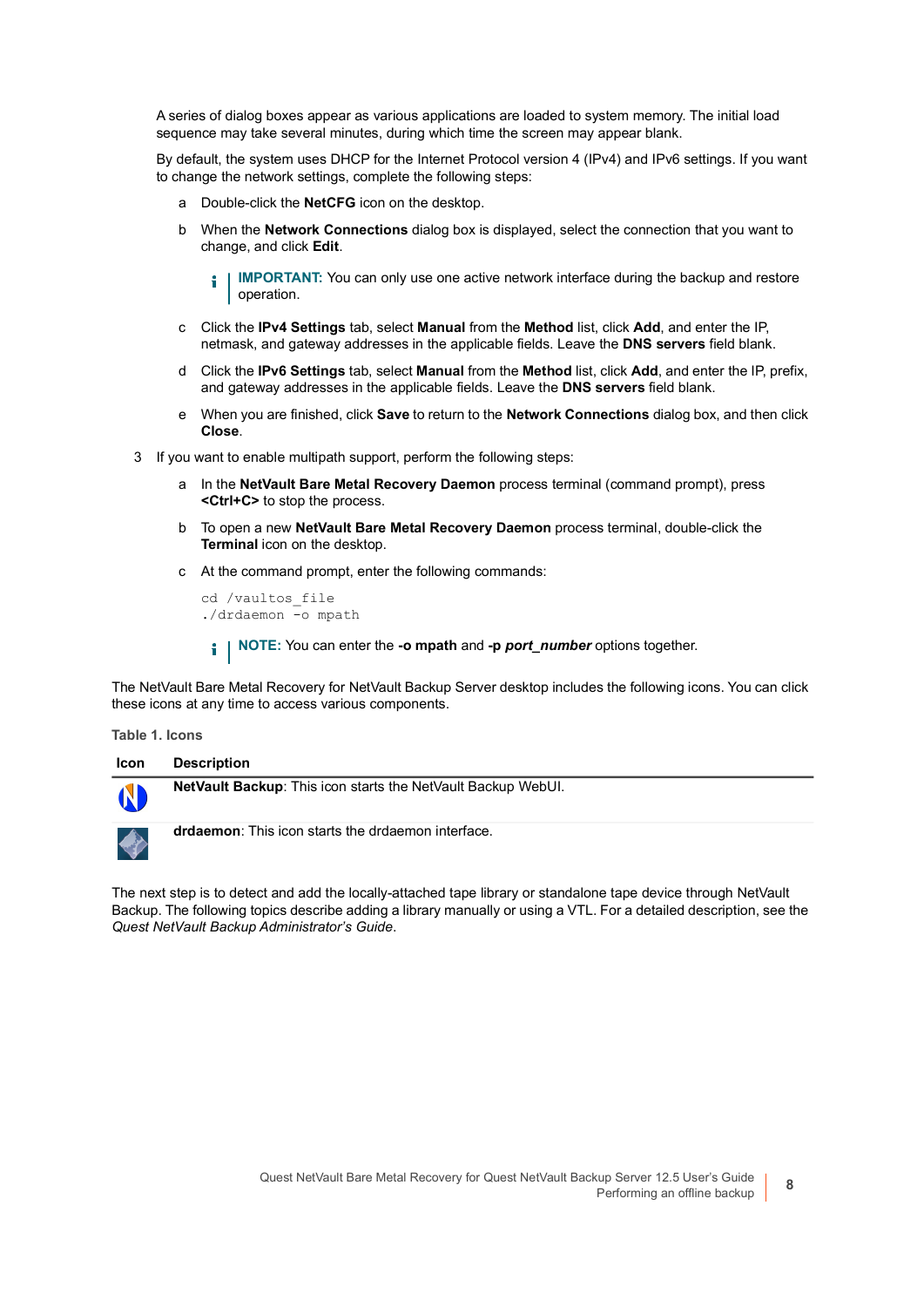# <span id="page-8-0"></span>**Adding a locally-attached library**

- 1 In the Navigation pane of the NetVault Backup WebUI, click **Manage Devices**, and then click **Add Device**.
- 2 Select the **Tape library/media changer** option, and click **Next**.
- 3 In the **NetVault Backup Clients** list, select the client that is physically connected to the target device. If the device is connected to multiple clients, select the client that you want to designate as the library controller.
- 4 To scan the selected client and list the attached devices, click **Next**.
- 5 In the **Choose library** table, select the device that you want to add, and click **Next**. After the tape drives are discovered and assigned to the appropriate storage bay, a message is displayed. To use the default configuration, no further action is required. You can exit the configuration wizard.

# <span id="page-8-1"></span>**Adding a VTL created on an NFS**

- 1 After NetVault Bare Metal Recovery for NetVault Backup Server has started, change to the **/usr/netvault/config** directory.
- 2 Open the **diskdevices.cfg** file, and locate the **[libraries]** stanza.
- 3 After the **[libraries]** stanza, enter the following line:

location=/nfs-mount-dir/library-name

4 Locate the **[drives]** stanza, and insert the following line:

location=/nfs-mount-dir/library-name/drives/1

5 If there are multiple drives, enter more lines after the **[drives]** stanza.

```
location=/nfs-mount-dir/library-name/drives/2
location=/nfs-mount-dir/library-name/drives/3
```
6 Save and close the file.

…

- 7 In the Navigation pane of the NetVault Backup WebUI, click **Manage Devices**, and then click **Add Device**.
- 8 Select the **Virtual tape library/media changer** and **Re-add previously generated virtual device** options, and click **Next**.
- 9 After the VTL that you previously added is displayed, add the drives as appropriate.

## <span id="page-8-2"></span>**Selecting the BMR target media**

The next step is to select a dedicated BMR target media for your backup. To create a Target Set, perform the following steps.

- 1 In the Navigation pane of the NetVault Backup WebUI, click **Create Backup Job**.
- 2 Next to **Target Storage**, click  $\text{+}$ .
- 3 Click **Device Selection**, and select the applicable device.
- 4 Click **Media Options**, select the applicable options; enter a user-defined label, for example, **BMRMedia**  string in the **Media Label** field.
- 5 Click **Media Sharing**, and select the applicable options.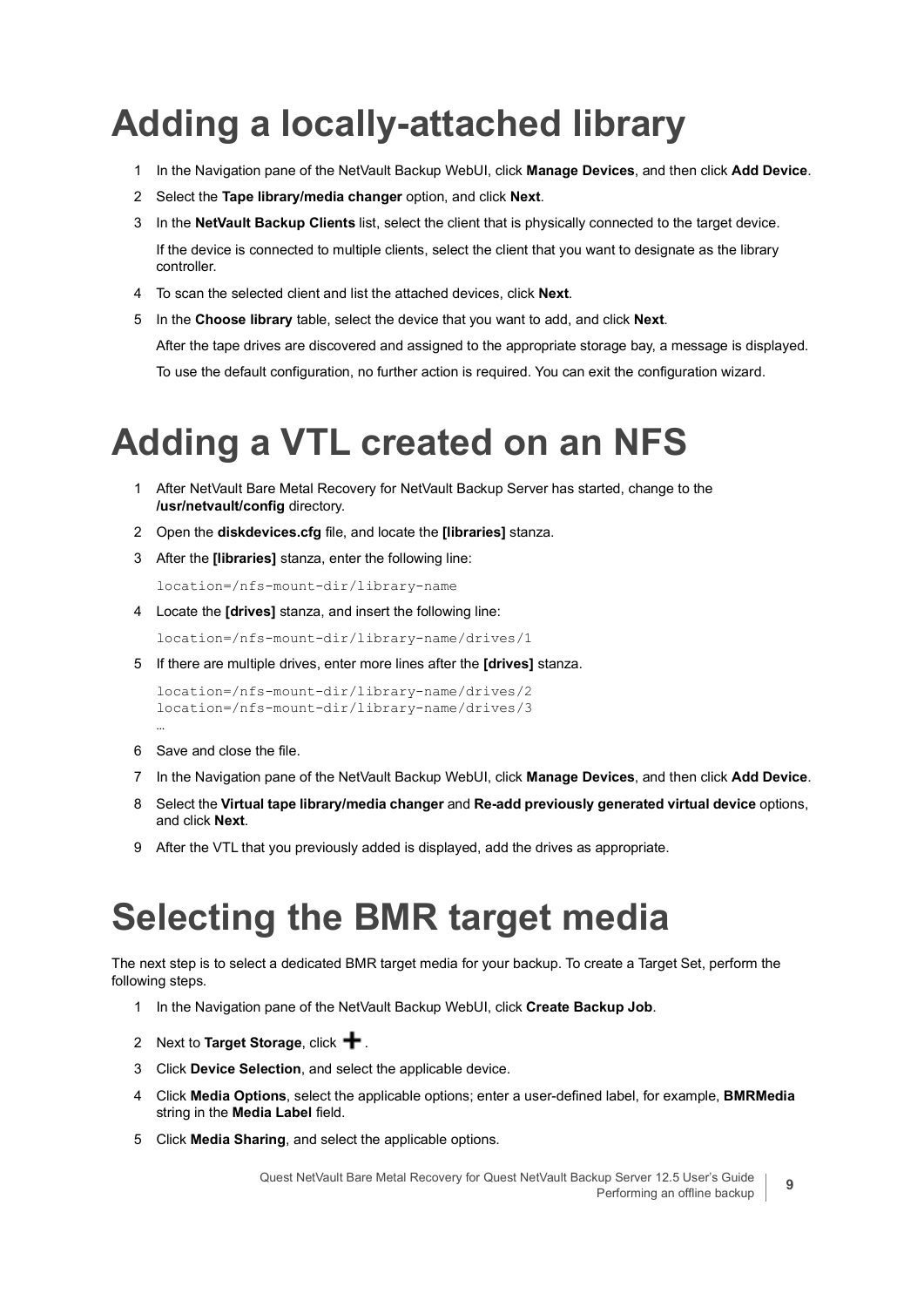6 Click **Save** to save the set, enter a name in the **Create New Set** dialog box, and click **Save**.

The name can contain alphanumeric and non-alphanumeric characters, but it cannot include non-English characters. On Linux, the name can have a maximum of 200 characters. On Windows, there is no length restriction. However, a maximum of 40 characters is recommended on all platforms.

# <span id="page-9-0"></span>**Backing up the source NetVault Backup Server**

To back up the server, complete steps outlined in the following topics.

- **•** [Prerequisites for an offline backup](#page-9-1)
- **•** [Completing the backup](#page-10-0)

### <span id="page-9-1"></span>**Prerequisites for an offline backup**

Before initiating a backup with the Plug-in *Server*, review the following topics for details on prerequisites that must be met.

**CAUTION: Even if there is no difference between the system devices in a backup and a restore, the**  п **order of the disks might be different. If the restored data is started without performing a rename, any data that exists on the disks is lost. To compare the information of the physical disk at backup and restore, note the** *Disk Geometry* **and** *Device Size* **at backup.**

### **Verifying Disk Geometry and Device Size**

Before backing up any portion of a NetVault Backup Server's hard drive, note the **Disk Size** and the **Disk Geometry** of the selected drive. If these items are not accounted for, a restore might fail.

### **Example of how to note the Drive Disk Size and Disk Geometry**

A Client drive is divided into three partitions. The primary partition is 10 gigabytes (GB), the first logical partition is 7 GB and the second is 3 GB. A backup of the first logical partition is performed with the Plug-in *Server*. On restore of the system after a hard drive failure, if the first logical partition was restored, it must be restored to the proper partition—the first logical partition—or the restore fails.

- 1 Open the **NetVault Backup Selections** page, and double-click the NetVault Backup Server—the system containing the Plug-in *Server*—to open it.
- 2 Open the Plug-in *Server* by double-clicking it.
- 3 Double-click the **self** node displayed under the plug-in to reveal the disks contained within.
- 4 To determine the Disk Geometry, click the applicable disk, and select **Disk Geometry** from the context menu.

The **Display Device Geometry** dialog box displays details about the partition structure of the selected disk.

- **Partitions**: Each individual partition is listed here by number and the partition type.
- **▪ Active**: Displays the current state of the partition, "Yes" or "No."
- **Start Cyl**: Displays the origination point (cylinder) for the various partitions.
- **End Cyl: Displays the partition's endpoint (cylinder).**
- **Size:** Displays the size of each partition.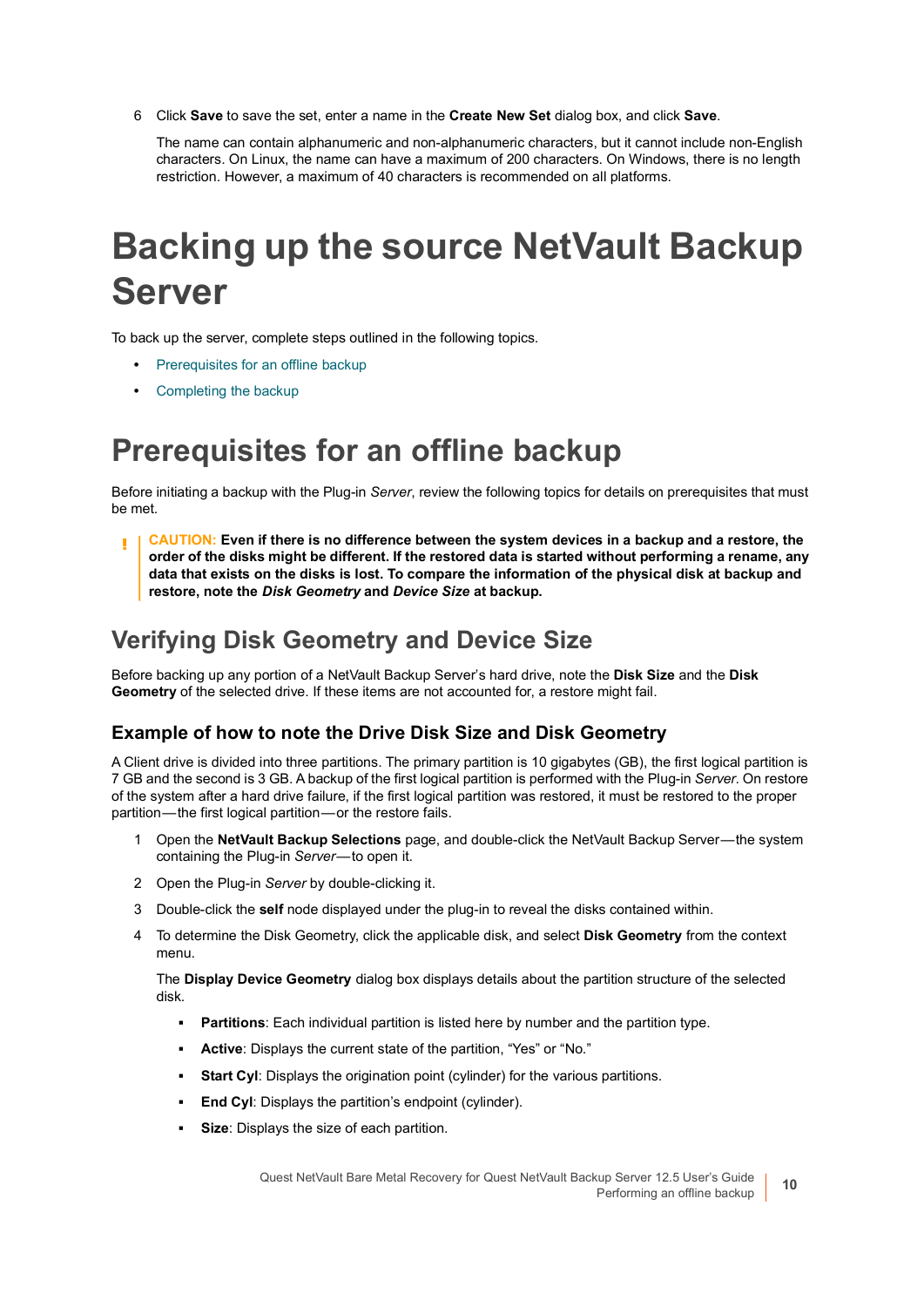- **▪ Type**: Displays the type of partition.
- 5 With this information noted, click **OK**.
- 6 To determine the overall size of a disk, click the applicable disk, and select **Disk Size** from the context menu.

The **Device Size** dialog box displays details about the size of the selected disk.

- **▪ Device**: The number and type of the disk.
- **Size:** The size of the selected disk.
- 7 With this information noted, click **OK**.

### <span id="page-10-0"></span>**Completing the backup**

You are now ready to perform a backup of the NetVault Backup Server. The procedure for performing backups includes the steps outlined in the following topics:

- **•** [Selecting data for the backup](#page-10-1)
- **•** [Setting backup options](#page-11-0)
- **•** [Finalizing and submitting the backup job](#page-11-1)

### <span id="page-10-1"></span>**Selecting data for the backup**

You must use sets—Backup Selection Set, Backup Options Set, Schedule Set, Target Set, and Advanced Options Set—to create a backup job. For more information, see the *Quest NetVault Backup Administrator's Guide*.

- **TIP:** To use an existing set, click **Create Backup Job**, and select the set from the **Selections** list. $\ddot{\mathbf{i}}$ 
	- 1 In the Navigation pane, click **Create Backup Job**.

You can also start the wizard from the Guided Configuration link. In the Navigation pane, click **Guided Configuration**. On the **NetVault Configuration Wizard** page, click **Create backup jobs**.

2 In **Job Name**, specify a name for the job.

Assign a descriptive name that lets you easily identify the job when monitoring its progress or restoring data. The job name can contain alphanumeric and non-alphanumeric characters, but it cannot include non-English characters. On Linux, the name can have a maximum of 200 characters. On Windows, there is no length restriction. However, a maximum of 40 characters is recommended on all platforms.

- 3 Next to the **Selections** list, click  $\textbf{+}$ .
- 4 Double-click the Plug-in *Server*, labeled "**VaultDR APM**," to open it.
- 5 When the **self** node is displayed, double-click it to display all disk device information for this NetVault Backup Server.

You can open disks by double-clicking them. Individual partitions are displayed and made available for selection to back up.

- 6 Select a single disk, all disks, all partitions, or a single partition of each disk to back up.
- 7 Click **Save**, enter a name in the **Create New Set** dialog box, and click **Save**.

The name can contain alphanumeric and non-alphanumeric characters, but it cannot include non-English characters. On Linux, the name can have a maximum of 200 characters. On Windows, there is no length restriction. However, a maximum of 40 characters is recommended on all platforms.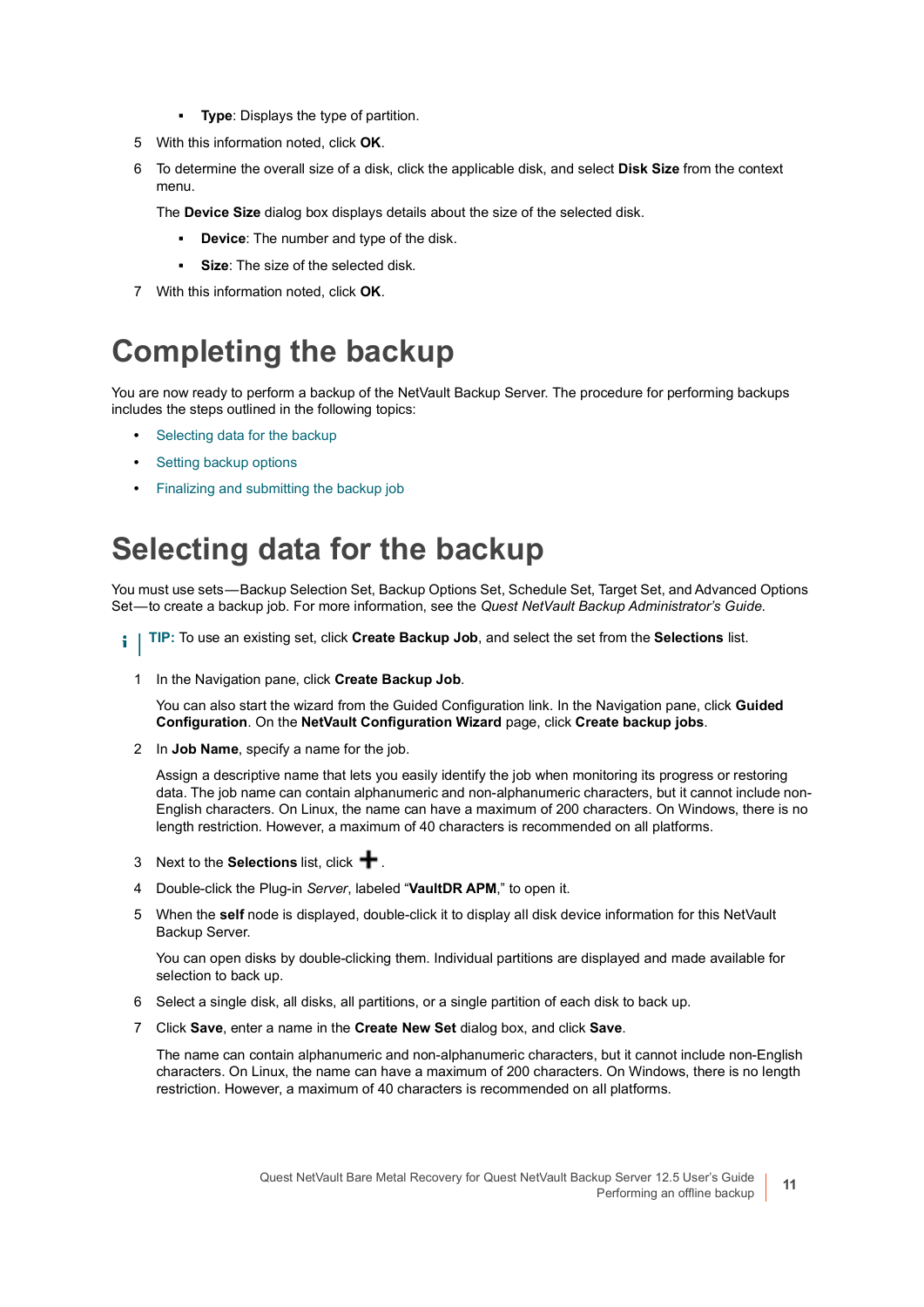## <span id="page-11-0"></span>**Setting backup options**

The next step involves creating the Backup Options Set.

- 1 Next to the **Plugin Options** list, click **+**.
- 2 Select **Disk Raw Mode**, **Compression**, or both.
	- **Disk Raw Mode:** Select this option if you want all partition information for a selected hard drive to be ignored and a "bit-by-bit" backup of the entire disk image to be performed. This bit-by-bit form of data transfer occurs during the restore of this backup as well, thus eliminating the need to format the target drive or remove the partition.

Cases in which Raw Mode is desired include:

- **▫** The selected hard drive does not have a partition table.
- **▫** NetVault Bare Metal Recovery cannot recognize the partition table.
- **▫** You are backing up data outside the Master Boot Record (MBR) and partitions, for example, dynamic disks.
- **Compression:** To compress data on the NetVault Backup Server before transfer during backup, select this option. This option reduces overall network traffic during data transfer and also requires less media space to accommodate the backup. This option is useful for partitions that contain a large amount of unused space. Selecting this option usually provides better compression than using a network-based or tape-library-based compression feature.
- 3 Click **Save** to save the set.
- 4 In the **Create New Set** dialog box, specify a name for the set, and click **Save**.

The name can contain alphanumeric and non-alphanumeric characters, but it cannot include non-English characters. On Windows, there is no length restriction; however, a maximum of 40 characters is recommended.

### <span id="page-11-1"></span>**Finalizing and submitting the backup job**

The final steps include setting additional options on the Schedule, Target Storage, and Advanced Options pages, submitting the job, and monitoring the progress through the Job Status and View Logs pages. These pages and options are common to all NetVault Backup Plug-ins. For more information, see the *Quest NetVault Backup Administrator's Guide*.

- 1 Next to the **Target Storage** option, click **+**.
- 2 Click **Media Options**, select **MID**, and then enter the label in the text box.

This label is the label, for example, **BMRMedia**, for the target media that you specified earlier in the **Media Properties** dialog box.

- 3 Click **Set**.
- 4 Use the **Schedule** and **Advanced Options** lists to configure any additional required options.
- 5 Click **Save & Submit**, whichever is applicable.

You can monitor progress on the **Job Status** page and view the logs on the **View Logs** page. For more information, see the *Quest NetVault Backup Administrator's Guide*.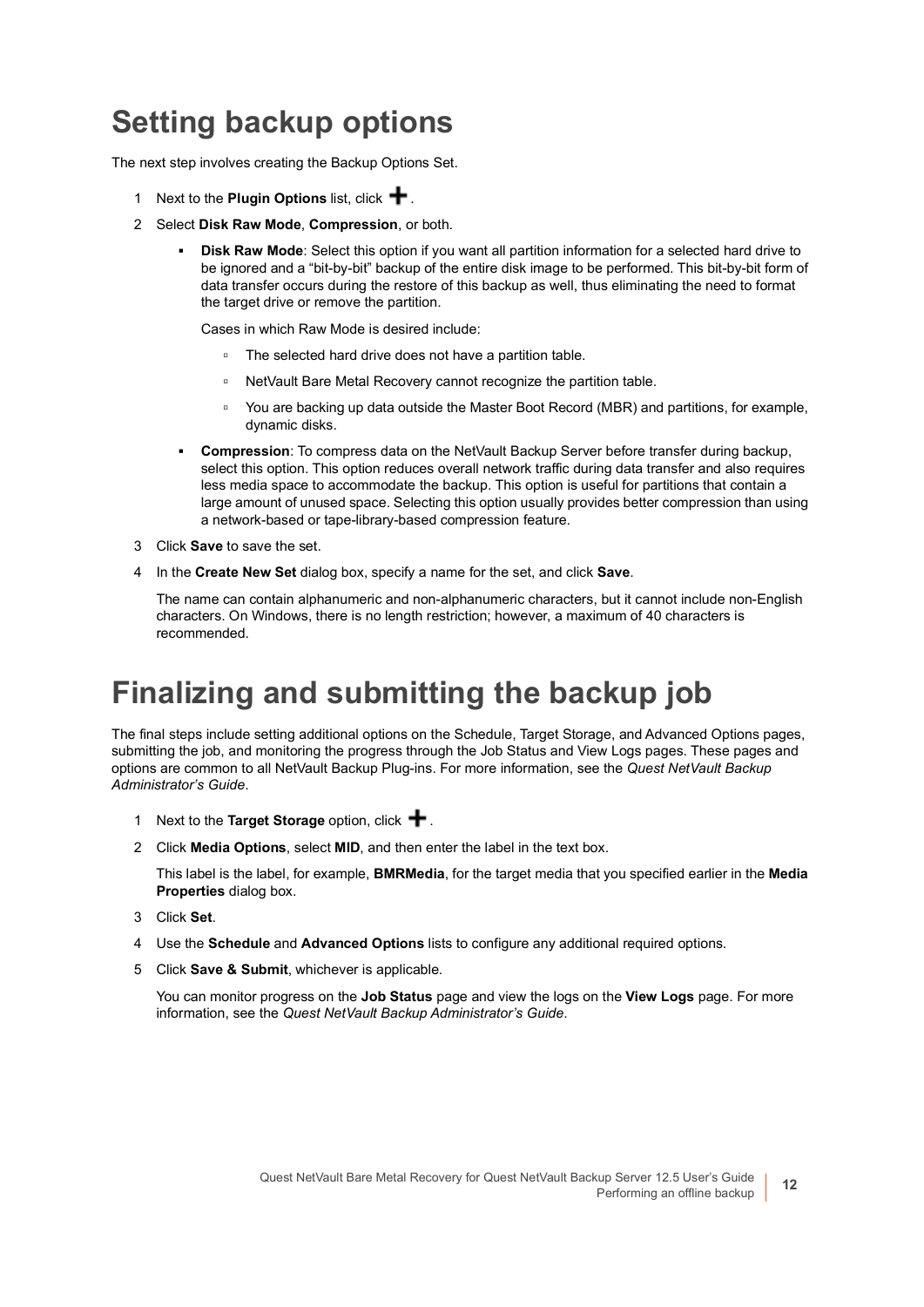# <span id="page-12-3"></span>**Performing an offline recovery**

- <span id="page-12-0"></span>**•** [Prerequisites for an offline recovery](#page-12-1)
- **•** [Booting into NetVault Bare Metal Recovery for NetVault Backup Server](#page-13-0)
- **•** [Importing the indexes to the NetVault Database](#page-13-1)
- **•** [Verifying access and availability of disks for restore](#page-14-0)
- **•** [Recovering the source NetVault Backup Server](#page-14-1)

## <span id="page-12-1"></span>**Prerequisites for an offline recovery**

Before recovering the NetVault Backup Server, the following conditions must be met:

- **•** Provide either a new disk or an existing disk that has had all existing partitions removed.
- **CAUTION: Even if there is no difference between the system devices in a backup and a restore, the order of the disks might be different. If the restored data is started without performing a rename, any data that exists on the disks is lost. To compare the information of the physical disk at backup and restore, note the** *Disk Geometry* **and** *Device Size* **at backup. For more information, see [Performing a](#page-12-2)  [restore in which Disk Numbers are different from the backup.](#page-12-2)**
	- **•** If your VM is based on Windows Server 2012 or 2012 R2, update the VMware configuration file to use the E1000 adapter. For more information, see [Using a Windows Server 2012-based virtual machine.](#page-6-5)

### <span id="page-12-2"></span>**Performing a restore in which Disk Numbers are different from the backup**

In some instances, the Disk Number assigned to a drive during backup might be different for the restore. To work around this issue, note the Disk ID and disk order displayed on the **Create Selection Set** page, use the **Plug-in**  *Offline Client* to boot the machine that is targeted for the restore, and then note whether the disk order is different. If the order is different, use the **Rename** option during the restore process to prevent data loss.

To determine whether the disk order is different, perform the following steps.

- 1 In the Navigation pane of the NetVault Backup WebUI on the NetVault Backup Server, click **Create Restore Job**.
- 2 On the **Create Restore Job—Choose Saveset** page, select **Plug-in** *Server* from the **Plugin Type** list.
- 3 In the saveset table, double-click the applicable saveset to open it.
- 4 When the backed-up client machine is displayed, double-click it to open it and list the disks that were backed up.
- 5 Note the information displayed within the parentheses for each disk.
- 6 Use the Plug-in *Offline Client* to boot the NetVault Bare Metal Recovery for NetVault Backup Server Client that is targeted by the restore, access the NetVault Backup Server, and open the **NetVault Backup Selections** page.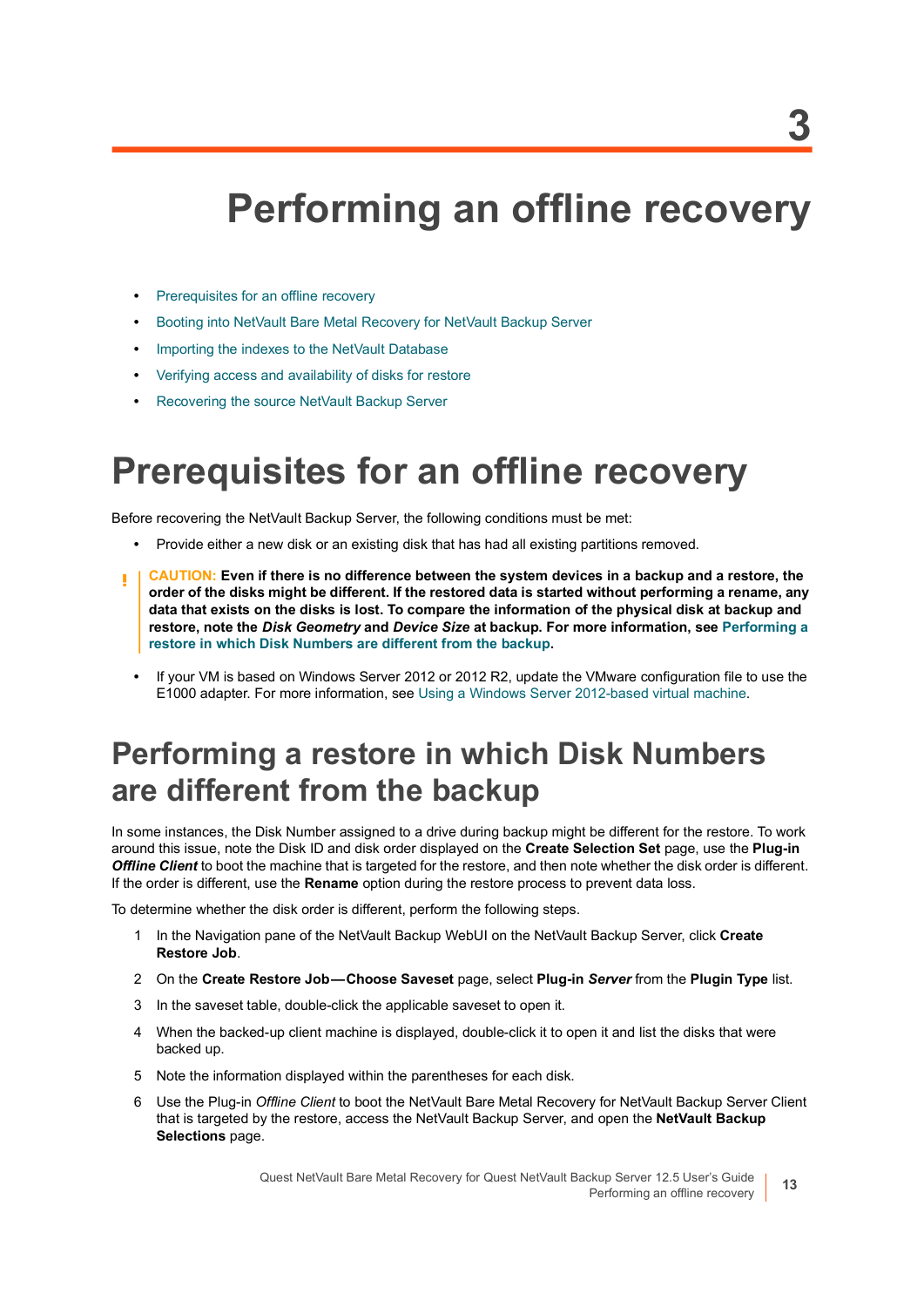7 Drill down to the disk-level of the client, and note the current disk order. If the order is different, use the Rename option during the restore.

# <span id="page-13-0"></span>**Booting into NetVault Bare Metal Recovery for NetVault Backup Server**

The first step in the recovery process is to use the NetVault Bare Metal Recovery for NetVault Backup Server CD to boot the machine. This process requires the CD previously created during the Offline Backup process.

Use the CD created in [Booting into NetVault Bare Metal Recovery for NetVault Backup Server](#page-6-6) to boot the server; if connected through a USB port, the port must use the 3.0 protocol or earlier.

The server boots into X graphical multiuser mode and starts NetVault Backup and the drdaemon process.

- 2 If you want to enable multipath support, perform the following steps:
	- a In the **NetVault Bare Metal Recovery Daemon** process terminal (command prompt), press **<Ctrl+C>** to stop the process.
	- b To open a new **NetVault Bare Metal Recovery Daemon** process terminal, double-click the **Terminal** icon on the desktop.
	- c At the command prompt, enter the following commands:

```
cd /vaultos_file
./drdaemon -o mpath
```
- **NOTE:** You can enter the **-o mpath** and **-p** *port\_number* options together.
- 3 Detect and add the locally-attached tape library or standalone tape device through NetVault Backup.

## <span id="page-13-1"></span>**Importing the indexes to the NetVault Database**

The next step is to select the dedicated DR target media for your recovery and import the indexes to the NetVault Database.

- 1 In the Navigation pane of the NetVault Backup WebUI, open the **Manage Devices** page.
- 2 On the **Manage Devices** page, click the **Manage Device** icon for the drive or slot that contains the media that was used during backup, for example, **BMRMedia**, and is now marked "**FOREIGN**."
- 3 On the **Tape Drive Management** page, click **Scan**.

NetVault Backup imports backup indexes stored on the FOREIGN media to the NetVault Database.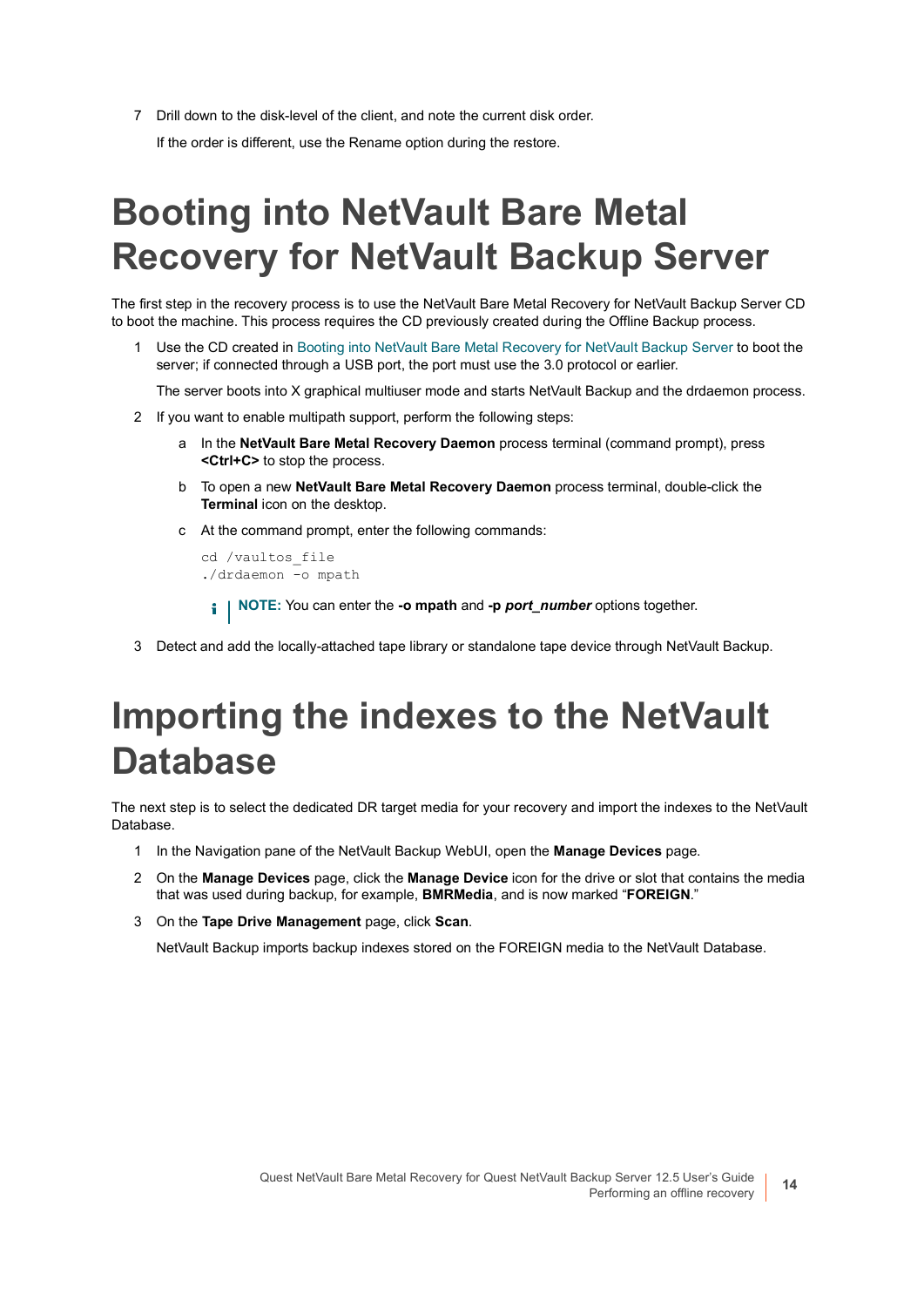# <span id="page-14-0"></span>**Verifying access and availability of disks for restore**

The next step is to verify access and disk availability of the new or target NetVault Backup Server.

- 1 From the NetVault Backup WebUI, open the **NetVault Backup Selections** page.
- 2 Double-click the NetVault Backup Server node.
- 3 Double-click the Plug-in *Server*, labeled **"VaultDR APM**," to open it.
- 4 When the **"self"** node is displayed, double-click it to display all disk device information for this NetVault Backup Server.

**IMPORTANT:** If there is no disk available, the recovery process cannot continue. i I

# <span id="page-14-1"></span>**Recovering the source NetVault Backup Server**

The final step in the recovery process is to restore the offline backup of the original NetVault Backup Server to the new or target NetVault Backup Server. To recover the server, complete steps outlined in the following topics.

- **•** [Prerequisites for recovery](#page-14-2)
- **•** [Selecting data for a restore](#page-15-0)
- **•** [Setting restore options](#page-15-1)
- **•** [Finalizing and submitting the restore job](#page-15-2)
- **CAUTION: Even if there is no difference between the system devices in a backup and a restore, the**  T. **order of the disks might be different. If the restored data is started without performing a rename, any data that exists on the disks is lost. To compare the information of the physical disk at backup and restore, note the** *Disk Geometry* **and** *Device Size* **at backup.**

**For version 1.1.6 and later, also compare the Disk ID of the targeted disk on the** *Create Selection Set*  **page to the Disk ID of the same disk on the** *NetVault Backup Selections* **page.**

**Quest strongly recommends that you disconnect all disks that contain critical data from the server before you boot NetVault Bare Metal Recovery for NetVault Backup Server.**

### <span id="page-14-2"></span>**Prerequisites for recovery**

A DR restore procedure is a delicate operation. Before setting up and running a DR restore, ensure that the following prerequisites have been met:

- **• Ensure that device filenames match**: The target device name on the NetVault Bare Metal Recovery Client, for example, Disk 0 (IDE), must be the same as it was at the time of backup.
	- **IMPORTANT:** When relocating a DR backup, ensure that the hard disk installed on the new f. relocation target has the same name as the hard disk that existed in the original target.
- **• Gather noted Device Size and Disk Geometry information**: This information should have been noted before the backup. Have this information handy to complete the restore properly.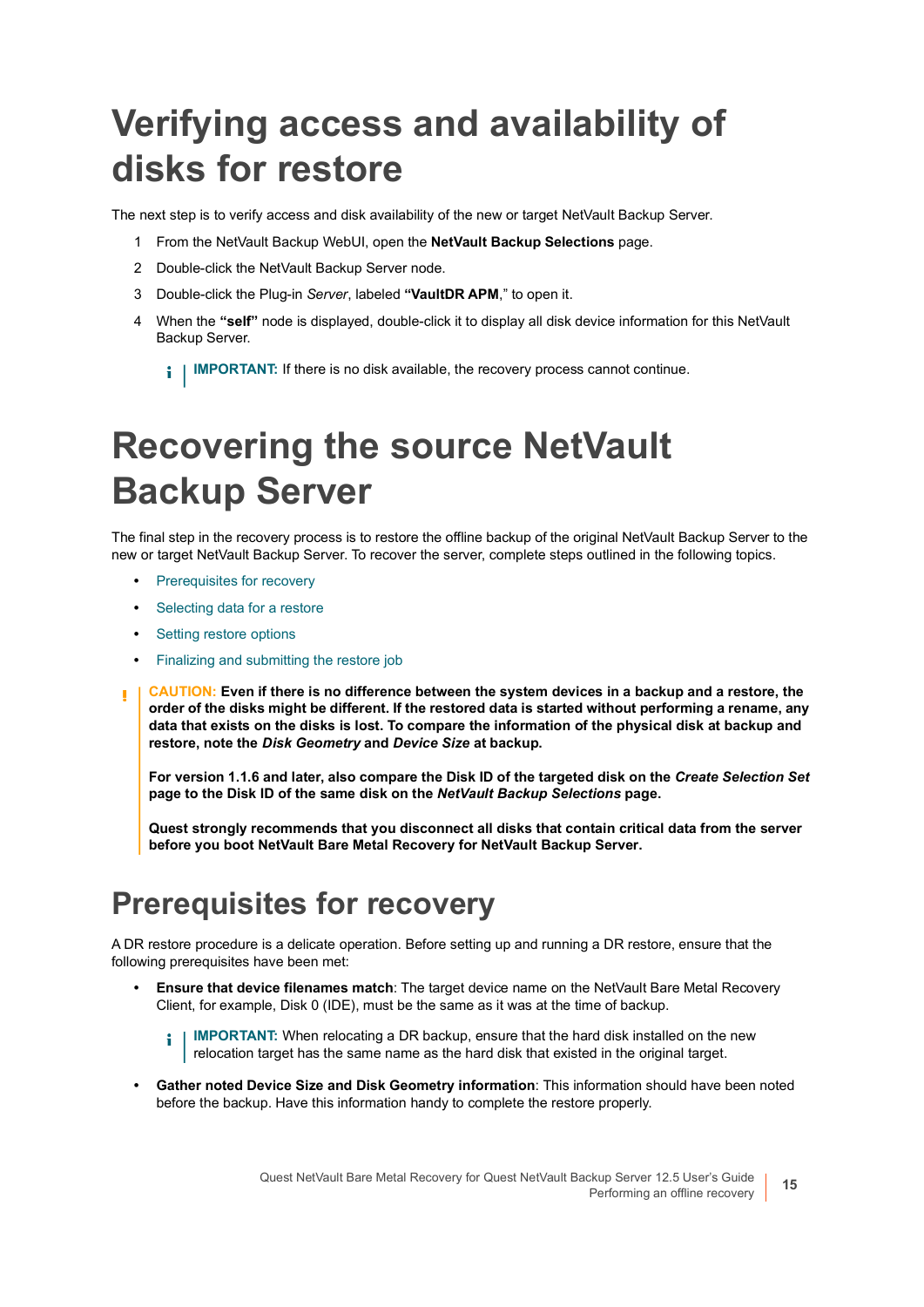### <span id="page-15-0"></span>**Selecting data for a restore**

- 1 In the Navigation pane, click **Create Restore Job**.
- 2 On the **Create Restore Job—Choose Saveset** page, select **VaultDR APM** from the **Plugin Type** list.
- 3 To filter the items displayed in the saveset table further, use the **Client**, **Date**, and **Job ID** lists.

The table displays the saveset name (job title and saveset ID), creation date and time, and size. By default, the list is sorted by creation date.

4 In the saveset table, select the applicable item.

When you select a saveset, the following details are displayed in the **Saveset Information** area: Job ID, job title, server name, client name, plug-in name, saveset date and time, retirement setting, Incremental Backup or not, Archive or not, saveset size, and snapshot-based backup or not.

- 5 Click **Next**.
- 6 On the **Create Selection Set** page, select the data that you want to restore.

Select a single disk, all disks, all partitions, or a single partition of each disk to restore.

### <span id="page-15-1"></span>**Setting restore options**

On the **Create Selection Set** page, click **1**, and configure the following parameters on the **Options** tab:

- **•** Ensure that **Physical Machine** is the selected **Restore Type**.
- **•** In the **Restore Name** box of the **Physical Recovery Options** section, verify that the correct name is displayed.

By default, the value in this field is the name of the NetVault Backup Server from which this backup was originally performed, based on the backup saveset selected from the **Create Selection Set** page. This name is associated with a specific IP address that was previously configured. If this value is left at its default setting, selected data is restored to a machine that uses the same information as the machine that was originally backed up.

### <span id="page-15-2"></span>**Finalizing and submitting the restore job**

The final steps include setting additional options on the Schedule, Source Options, and Advanced Options pages, submitting the job, and monitoring the progress through the Job Status and View Logs pages. These pages and options are common to all NetVault Backup Plug-ins. For more information, see the *Quest NetVault Backup Administrator's Guide*.

- 1 To save the settings, click **Ok**, and then click **Next**.
- 2 In **Job Name**, specify a name for the job if you do not want to use the default setting.

Assign a descriptive name that lets you easily identify the job when monitoring its progress. The job name can contain alphanumeric and non-alphanumeric characters, but it cannot include non-English characters. On Linux, the name can have a maximum of 200 characters. On Windows, there is no length restriction. However, a maximum of 40 characters is recommended on all platforms.

3 In the **Target Client** list, select the machine on which you want to restore the data.

**TIP:** You can also click **Choose**, and then locate and select the applicable client in the **Choose the**  f. **Target Client** dialog box.

- 4 Use the **Schedule**, **Source Options**, and **Advanced Options** lists to configure any additional required options.
- 5 Click **Save** or **Save & Submit**, whichever is applicable.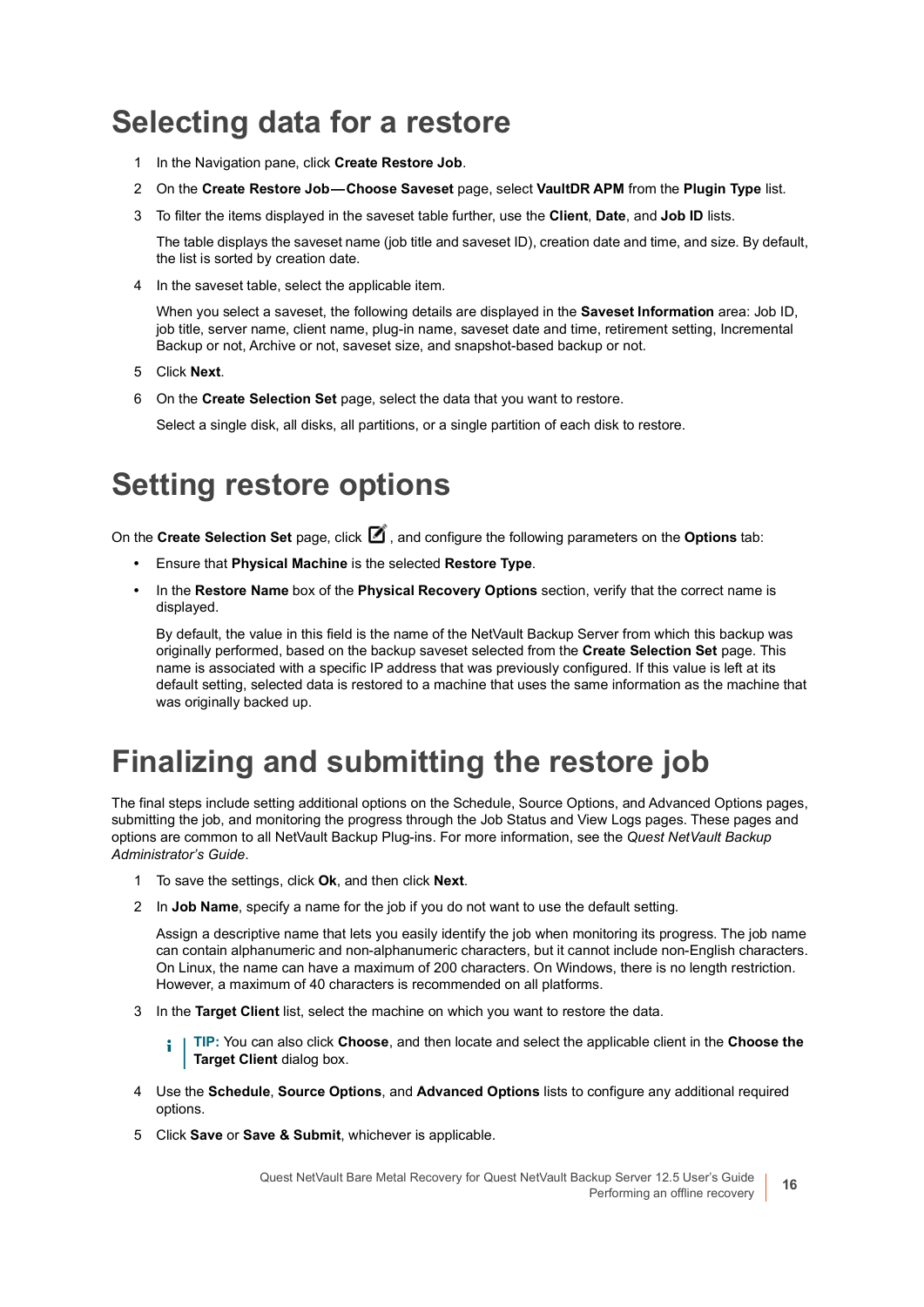You can monitor progress on the **Job Status** page and view the logs on the **View Logs** page. For more information, see the *Quest NetVault Backup Administrator's Guide*.